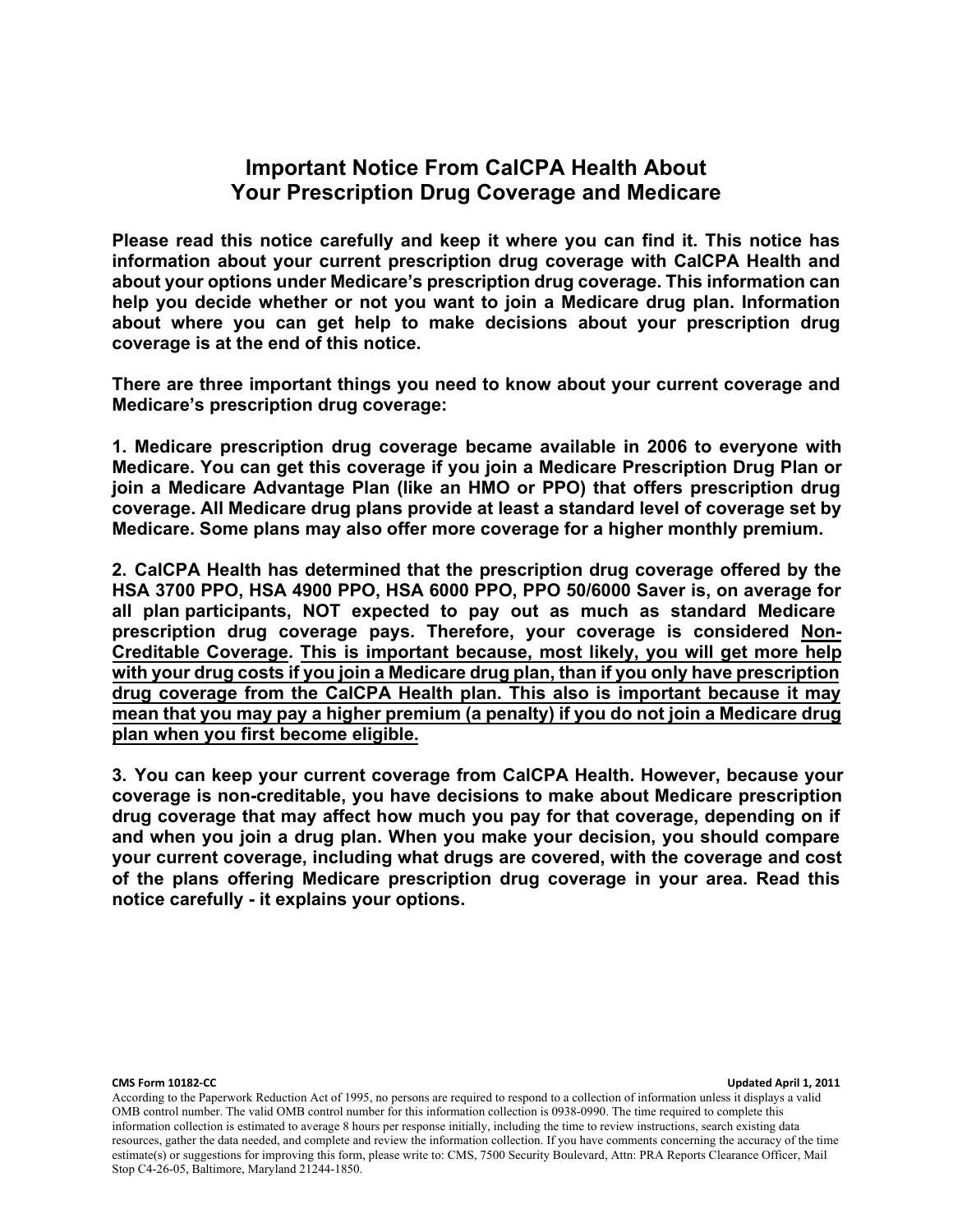# **When Can You Join A Medicare Drug Plan?**

You can join a Medicare drug plan when you first become eligible for Medicare and each year from October 15th to December 7th.

However, if you decide to drop your current coverage with CalCPA Health, since it is employer/union sponsored group coverage, you will be eligible for a two (2) month Special Enrollment Period (SEP) to join a Medicare drug plan; however you also may pay a higher premium (a penalty) because you did not have creditable coverage under CalCPA Health.

# **When Will You Pay A Higher Premium (Penalty) To Join A Medicare Drug Plan?**

Since the coverage under CalCPA Health, is not creditable, depending on how long you go without creditable prescription drug coverage you may pay a penalty to join a Medicare drug plan. Starting with the end of the last month that you were first eligible to join a Medicare drug plan but didn't join, if you go 63 continuous days or longer without prescription drug coverage that's creditable, your monthly premium may go up by at least 1% of the Medicare base beneficiary premium per month for every month that you did not have that coverage. For example, if you go nineteen months without creditable coverage, your premium may consistently be at least 19% higher than the Medicare base beneficiary premium. You may have to pay this higher premium (penalty) as long as you have Medicare prescription drug coverage. In addition, you may have to wait until the following October to join.

### **What Happens To Your Current Coverage If You Decide to Join A Medicare Drug Plan?**

If you decide to join a Medicare drug plan, your current CalCPA Health coverage will not be affected. You can keep this coverage if you elect part D, and this plan will coordinate with Part D coverage.

If you do decide to join a Medicare drug plan and drop your current CalCPA Health coverage, be aware that you and your dependents will be able to get this coverage back at open enrollment or due to a qualifying life status change.

#### **CMS Form 10182-CC Updated April 1, 2011**

According to the Paperwork Reduction Act of 1995, no persons are required to respond to a collection of information unless it displays a valid OMB control number. The valid OMB control number for this information collection is 0938-0990. The time required to complete this information collection is estimated to average 8 hours per response initially, including the time to review instructions, search existing data resources, gather the data needed, and complete and review the information collection. If you have comments concerning the accuracy of the time estimate(s) or suggestions for improving this form, please write to: CMS, 7500 Security Boulevard, Attn: PRA Reports Clearance Officer, Mail Stop C4-26-05, Baltimore, Maryland 21244-1850.